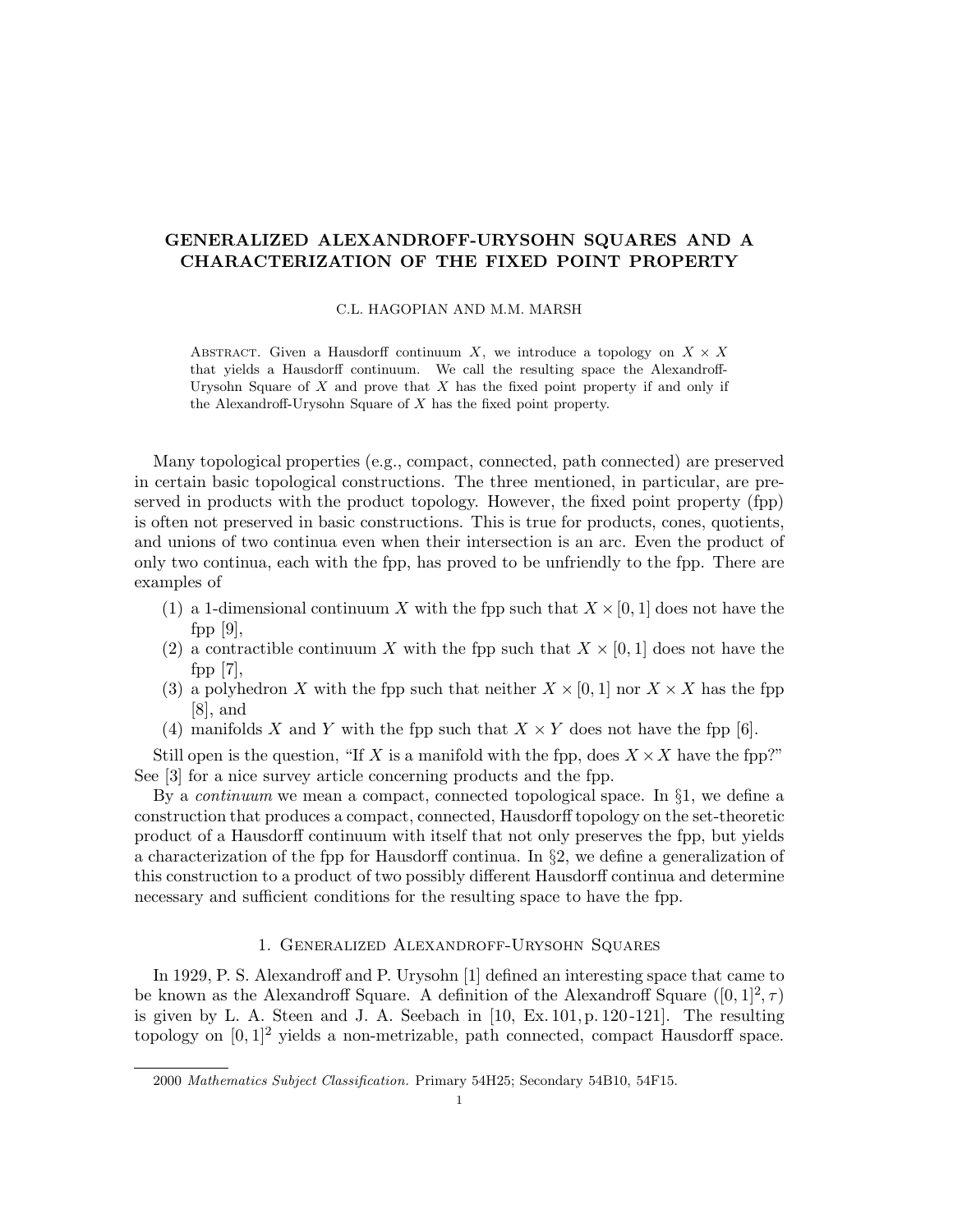In [5], it is shown that the Alexandroff Square has the fpp. In the spirit of this example, we make the following definitions.

Let  $X$  be a non-degenerate Hausdorff continuum. We take the Cartesian product of X with itself, denoted by  $X^2$ , and define the Alexandroff-Urysohn (AU) topology on  $X^2$ as follows. Let  $\Delta$  denote the diagonal in  $X^2$ .

1) For each point  $(x, y) \in X^2 - \Delta$ , let  $U_y$  be a neighborhood of y in X that doesn't contain x, and define  $V(x, y) = \{x\} \times U_y$ . We will refer to  $V(x, y)$  as a basic vertical neighborhood of  $(x, y)$ .

2) For each point  $(x, x) \in \Delta$ , pick a finite set of points  $\{x_i \in X \mid x_i \neq x, 1 \leq i \leq n\}$ (possibly empty) and let  $U_x$  be a neighborhood of x in X. Define  $H(x, x) = (X \times U_x) \bigcup_{i=1}^n (\{x_i\} \times U_x)$ . We refer to  $H(x, x)$  as a basic horizontal strip neighborhood of  $(x, x)$ . We refer to  $X^2$  with the AU topology as the AU square of X and denote this space by

 $X \times \Delta X$ . Analogous proofs to those indicated in [10] gives us that  $X \times \Delta X$  is compact, Hausdorff, and non-metrizable.

We make a few additional observations about the AU square of X.

**Observation 1.** The relative topology on  $\{x\} \times X$  for  $x \in X$  is the topology on X.

**Observation 2.** The relative topology on  $\Delta$  is the topology on X.

*Proof.* Observe that for a horizontal strip neighborhood  $H(x, x) = (X \times U_x) - \bigcup_{i=1}^n (\{x_i\} \times$ U<sub>x</sub>), we have  $H(x, x) \cap \Delta = [(X \times U_x) - \bigcup_{i=1}^n (\{x_i\} \times U_x)] \cap \Delta = \{(y, y) \mid y \in U_x \bigcup_{i=1}^n \{x_i\}\}\stackrel{T}{\approx} U_x-\bigcup_{i=1}^n$  $\prod_{i=1}^{n} \{x_i\}.$ 

Observation 3.  $X \times_{\Lambda} X$  is connected.

*Proof.* Let  $(x, y)$  and  $(v, w)$  be points of  $X \times \Delta X$ . Then  $({x} \times X) \cup \Delta \cup ({v} \times X)$  is a subcontinuum of  $X \times_{\Delta} X$  containing  $(x, y)$  and  $(v, w)$ .

**Observation 4.** Let  $\pi_i: X \times_\Delta X \to X$  denote the coordinate projections for  $i = 1, 2$ . The second coordinate projection  $\pi_2$  is continuous. The first coordinate projection  $\pi_1$  is discontinuous at points of  $\Delta$  and continuous at points not in  $\Delta$ .

*Proof.* To see that  $\pi_2$  is continuous, simply observe that the preimage under  $\pi_2$  of a neighborhood in X is a basic horizontal strip neighborhood in  $X \times_{\Delta} X$ .

Since each horizontal strip neighborhood of a point of  $\Delta$  is projected by  $\pi_1$  onto the complement of a finite set in X, it follows that  $\pi_1$  is discontinuous at each point of  $\Delta$ .

For each point  $(x, y) \notin \Delta$ , let  $U_x$  be a neighborhood of  $x = \pi_1(x, y)$  in X. Let  $V(x, y)$ be a basic vertical neighborhood of  $(x, y)$ . Then  $\pi_1(V(x, y)) = \{x\} \subseteq U_x$ . So,  $\pi_1$  is continuous at points not in  $\Delta$ .

**Observation 5.** Let  $j: X \to \Delta$  be defined by  $j(x) = (x, x)$ . Then  $j \circ \pi_2$  is a retraction of  $X \times_\Delta X$  onto  $\Delta$ .

*Proof.* By Observation 2, j is continuous. By Observation 4, it follows that  $j \circ \pi_2$  is continuous. □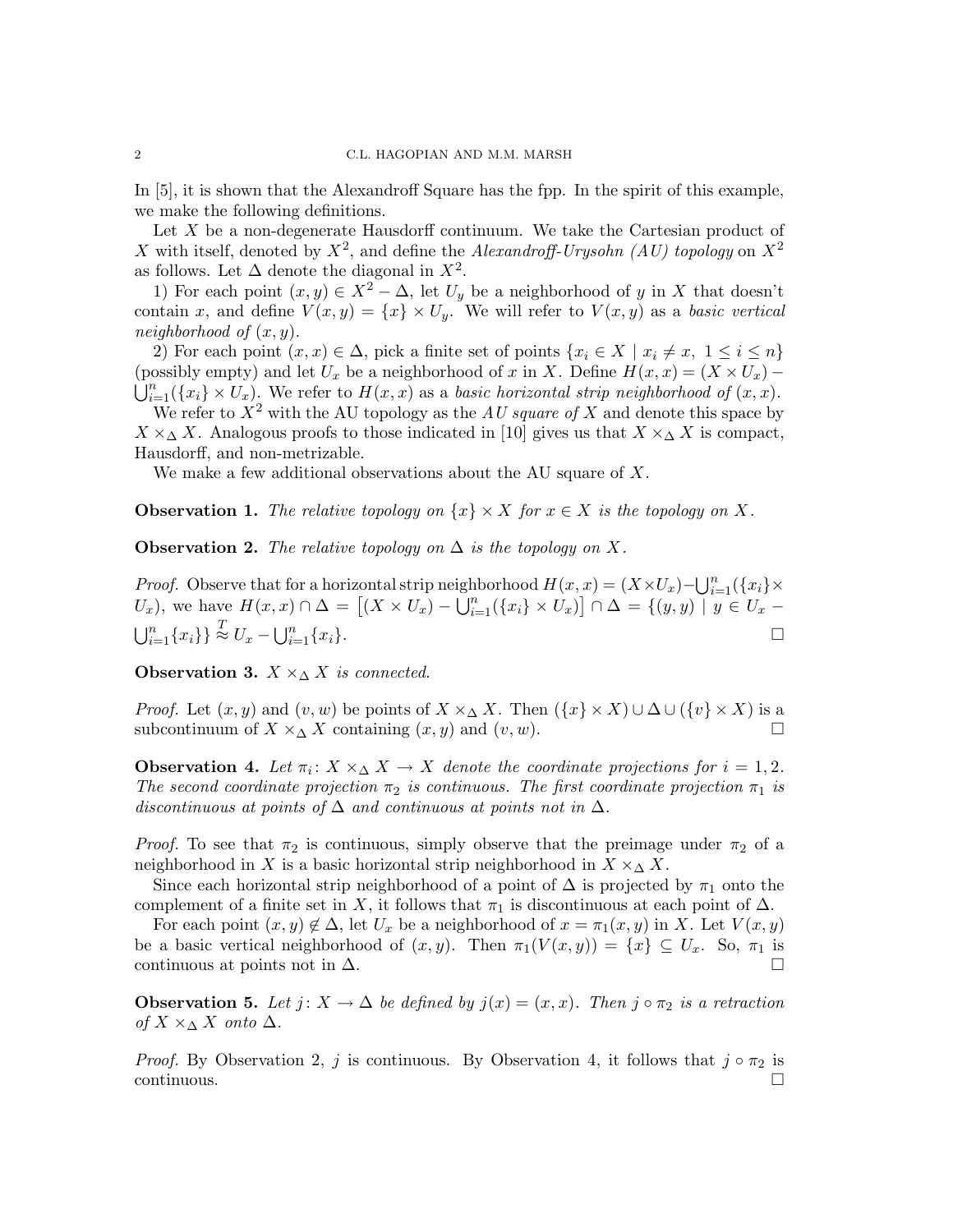**Lemma 1.** Let  $Y_0 = \Delta \stackrel{T}{\approx} X$ . For  $\{x_i \mid 1 \leq i \leq n\}$  a finite set of points in X, let  $Y_n = \Delta \cup (\cup_{i=1}^n \{x_i\} \times X)$ . Define  $p_n \colon X \times_{\Delta} X \to Y_n$  by

$$
p_n(x, y) = \begin{cases} (x, y) & \text{if } (x, y) \in Y_n, \\ (y, y) & \text{if } (x, y) \notin Y_n. \end{cases}
$$

Then  $p_n$  is a retraction onto  $Y_n$  and  $p_n((X \times_\Delta X) - Y_n) = \Delta$ .

*Proof.* To show that  $p_n$  is continuous, we write  $X \times \Delta X$  as the union of closed sets  $K = \Delta \cup (\cup_{x \neq x_i} (\{x\} \times X))$  and  $Y_n$ ; and note that  $p_n$  is j ∘  $\pi_2$  on K and is the identity map on  $Y_n$ . That  $K \cup Y_n = X \times_\Delta X$  is clear. It follows from Observations 1 and 2 that  $Y_n$  is a subcontinuum of  $X \times_\Delta X$ . To see that K is closed, we note that its complement is  $\bigcup_{i=1}^n (\{x_i\} \times X) - \Delta$ , which is open by Observation 1. So, K and  $Y_n$  are closed.

It is easy to see, by applying the definitions to both sides, that  $p_n = j \circ \pi_2$  on K. Also, by definition, we see that  $p_n$  is the identity map on  $Y_n$ . Furthermore,  $j \circ \pi_2$  is the identity map on  $K \cap Y_n = \Delta$ . It follows that  $p_n$  is continuous. From the definition of  $p_n$ , we see that  $p_n((X \times_{\Delta} X) - Y_n) = \Delta$ .

We note that Observation 5 is a special case of Lemma 1 when  $n = 0$ . J. Prajs has observed that the AU topology on  $X^2$  is the smallest topology for which the maps  $p_1$ are continuous onto  $\Delta \cup (\{x_1\} \times X)$  with the wedge sum topology.

**Theorem 1.** The continuum  $X$  has the fpp if and only if the  $AU$  square of  $X$  has the fpp.

*Proof.*  $\Rightarrow$ : Let  $f: X \times_\Delta X \to X \times_\Delta X$  be a mapping. Since X has the fpp, it follows from Observation 2 that the map  $j\pi_2 f|_{\Delta} : \Delta \to \Delta$  has a fixed point  $z_1 = (u_1, u_1)$ . So,  $(u_1, u_1) = j\pi_2 f(u_1, u_1) = (\pi_2 f(u_1, u_1), \pi_2 f(u_1, u_1))$ . Hence,  $u_1 = \pi_2 f(u_1, u_1)$ . Thus,  $f(u_1, u_1) = (x_1, u_1)$  for some  $x_1 \in X$ .

Let  $Y_1$  and  $p_1: X \times_\Delta X \to Y_1$  be defined as in Lemma 1 for the finite set  $\{x_1\}$ . Since Y<sub>1</sub> is a wedge sum of  $\Delta$  and  $\{x_1\} \times X$ , Y<sub>1</sub> has the fpp. So, the map  $p_1 f|_{Y_1} : Y_1 \to Y_1$ has a fixed point  $z_2$ . If  $f(z_2) \in Y_1$ , then since  $p_1$  is a retraction, it follows that  $z_2$  is a fixed point of f and we are done. So, we assume that  $f(z_2) \notin Y_1$ . By Lemma 1,  $p_1f(z_2) = z_2 \in \Delta$ . Let  $z_2 = (u_2, u_2)$ . Since  $f(z_2) \notin Y_1$ ,  $(u_2, u_2) \neq (u_1, u_1)$ . We get that  $(u_2, u_2) = p_1 f(u_2, u_2) = (\pi_2 f(u_2, u_2), \pi_2 f(u_2, u_2))$ . So,  $u_2 = \pi_2 f(u_2, u_2)$ . Thus, we let  $f(u_2, u_2) = (x_2, u_2)$  for some  $x_2 \in X$  with  $x_2 \neq x_1$ .

Let  $Y_2$  and  $p_2 \colon X \times \Delta X \to Y_2$  be defined as in Lemma 1 for the finite set  $\{x_1, x_2\}$ . Since  $Y_2$  is a wedge sum of  $Y_1$  and  $\{x_2\} \times X$ ,  $Y_2$  has the fpp. So, the map  $p_2 f|_{Y_2} : Y_2 \to Y_2$ has a fixed point z<sub>3</sub>. Again, we may assume that  $f(z_3) \notin Y_2$ , for otherwise f has a fixed point. So, as in the previous paragraph,  $z_3 \in \Delta$ . We let  $z_3 = (u_3, u_3)$  and it follows that  $(u_3, u_3) \neq (u_i, u_i)$  for  $i = 1, 2$ . We get that  $(u_3, u_3) = p_2f(u_3, u_3)$  $(\pi_2 f(u_3, u_3), \pi_2 f(u_3, u_3))$ . So,  $u_3 = \pi_2 f(u_3, u_3)$ . Thus, we let  $f(u_3, u_3) = (x_3, u_3)$  for some  $x_3 \in X$  with  $x_3 \neq x_i$  for  $i = 1, 2$ .

Continuing, we get a sequence of points  $\{(u_n, u_n)\}\$ in  $\Delta$  such that for each  $n \neq m \geq 1$ ,  $(u_n, u_n) \neq (u_m, u_m), f(u_n, u_n) = (x_n, u_n), \text{ and } x_n \neq x_m.$ 

By Theorem 3.1.23 in [4],  $\{u_n\}$  has a cluster point u in X. By Proposition 1.61 of [4], we let  ${u_{n_\alpha}}$  be a net finer than  ${u_n}$ , with domain the directed set D, that converges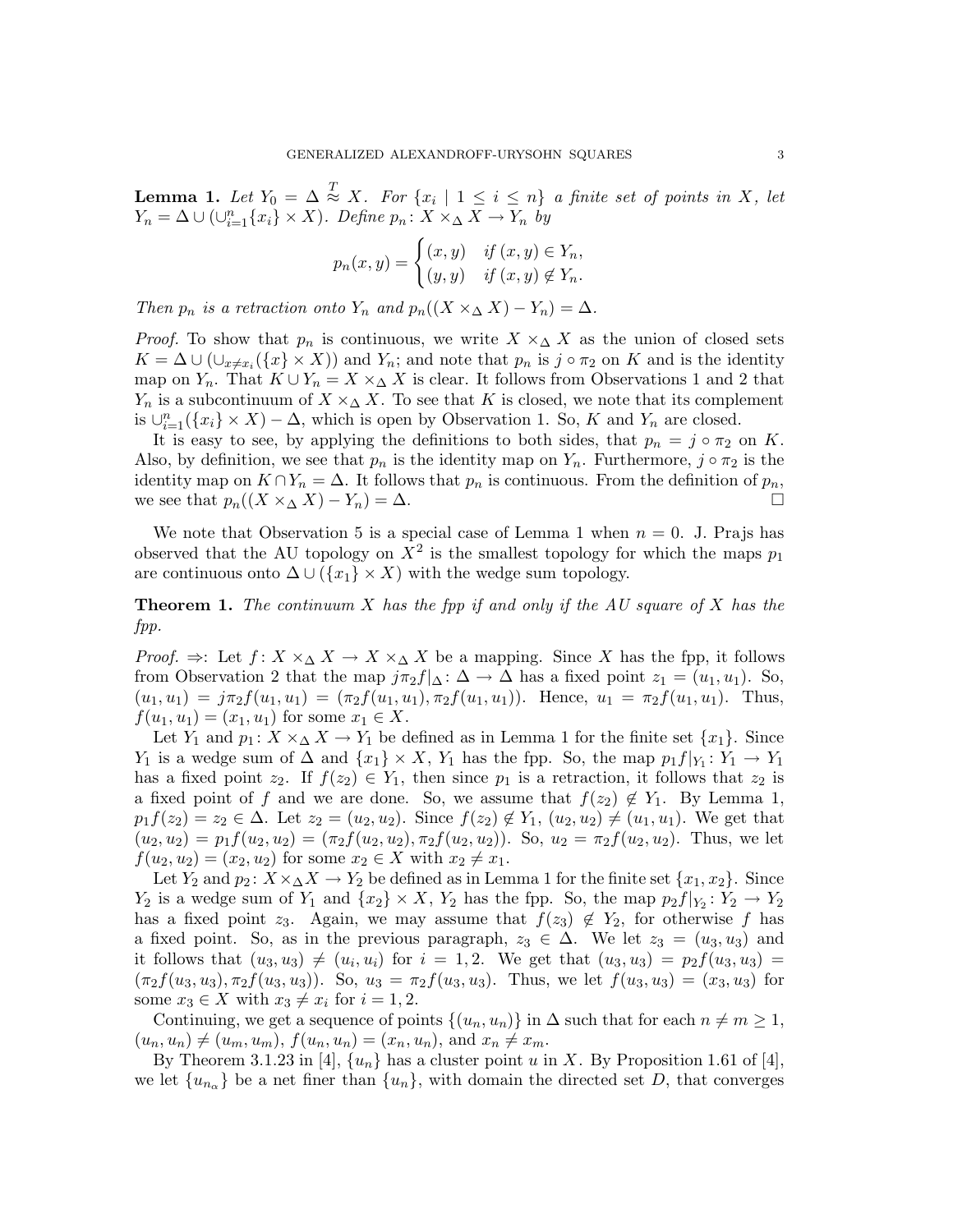to u in X. By Observation 2,  $\{(u_{n_{\alpha}}, u_{n_{\alpha}})\}\)$  converges to  $(u, u) \in \Delta$ . If  $H(u, u) =$  $X \times U_u - \bigcup_{i=1}^n (\{v_i\} \times U_u)$  is a horizontal strip neighborhood of  $(u, u)$  in  $X \times \Delta X$ , there is a  $\beta \in D$  such that for  $\alpha \geq \beta$ ,  $u_{n_{\alpha}} \in U_u$  and  $x_{n_{\alpha}} \neq v_i$  for  $1 \leq i \leq n$ . It follows that  $(x_{n_{\alpha}}, u_{n_{\alpha}})$  is in  $H(u, u)$  for  $\alpha \geq \beta$ . So,  $\{(x_{n_{\alpha}}, u_{n_{\alpha}})\}\$ also converges to  $(u, u)$ . By continuity of f,  $\{f(u_{n_{\alpha}}, u_{n_{\alpha}})\}\$ converges to  $f(u, u)$ . Thus, by uniqueness of limits in Hausdorff spaces (see Proposition 1.67 in [4]),  $f(u, u) = (u, u)$ .

 $\Leftarrow$ : Suppose that the AU square of X has the fpp. It follows from Observation 5 that  $\Delta$  has the fpp. By Observation 2, X has the fpp.  $\square$ 

The authors wish to thank J. Prajs for suggesting a simplification to the proof of Theorem 1.

### 2. The AU Product of Two Possibly Different Continua

It is possible to define an AU topology on the product of two possibly different Hausdorff continua X and Y if there exists a surjective map g from Y to X. We simply use the graph of g in  $X \times Y$  in the same manner we used  $\Delta$  (the graph of id:  $X \to X$ ) in  $X \times_{\Delta} X$ . Specifically, let g denote both the function  $g: Y \to X$  and the graph of g in  $X \times Y$ . That is,  $g = \{(g(y), y) | y \in Y\}$ . One might view  $X \times Y$  and g (set theoretically) as an inverse system with two factors and the graph of  $g$  as the inverse limit. However, the topology will be defined, not as the product topology, but as follows.

1) For each point  $(x, y) \in (X \times Y) - g$ , let  $U_y$  be a neighborhood of y in Y that misses  $g^{-1}(x)$ , and define  $V(x, y) = \{x\} \times U_y$ . We will refer to  $V(x, y)$  as a basic vertical neighborhood of  $(x, y)$ .

2) For each point  $(g(y), y) \in g$ , pick a finite set of points  $\{x_i \mid x_i \neq g(y), 1 \leq i \leq n\}$ (possibly empty) and let  $U_y$  be a neighborhood of y in Y. Define  $H(g(y), y) = (X \times$  $\hat{U}_y$ ) –  $\bigcup_{i=1}^n (\{x_i\} \times U_y)$ . We refer to  $H(g(y), y)$  as a basic horizontal strip neighborhood of  $(q(y), y)$ .

We refer to the space  $X \times Y$  with the topology so defined as the  $A\,U(g)$  product of X and Y, denoted  $X \times_q Y$ .

Once again  $X \times_q Y$  is a Hausdorff continuum. It is easy to check that  $X \times_q Y$  also satisfies the appropriately modified Observations 1 through 5, and Lemma 1. It should be noted that horizontal fibers  $X \times \{y\}$  meet g in exactly one point, namely  $(g(y), y)$ ; but vertical fibers  $\{x\} \times Y$  will typically meet g in a non-degenerate set of points.

We give the modified statements of Observation 5 and Lemma 1 below.

**Observation 6.** Let  $j: Y \to g$  be defined by  $j(y) = (g(y), y)$ . Then  $j \circ \pi_2$  is a retraction of  $X \times_q Y$  onto g.

**Lemma 2.** Let  $Y_0 = g \stackrel{T}{\approx} Y$ . For  $\{x_i \mid 1 \leq i \leq n\}$  a finite set of points in X, let  $Y_n = g \cup (\cup_{i=1}^n \{x_i\} \times Y)$ . Define  $p_n \colon X \times_g Y \to Y_n$  by

$$
p_n(x, y) = \begin{cases} (x, y) & \text{if } (x, y) \in Y_n, \\ (g(y), y) & \text{if } (x, y) \notin Y_n. \end{cases}
$$

Then  $p_n$  is a retraction onto  $Y_n$  and  $p_n((X \times_q Y) - Y_n) = g$ .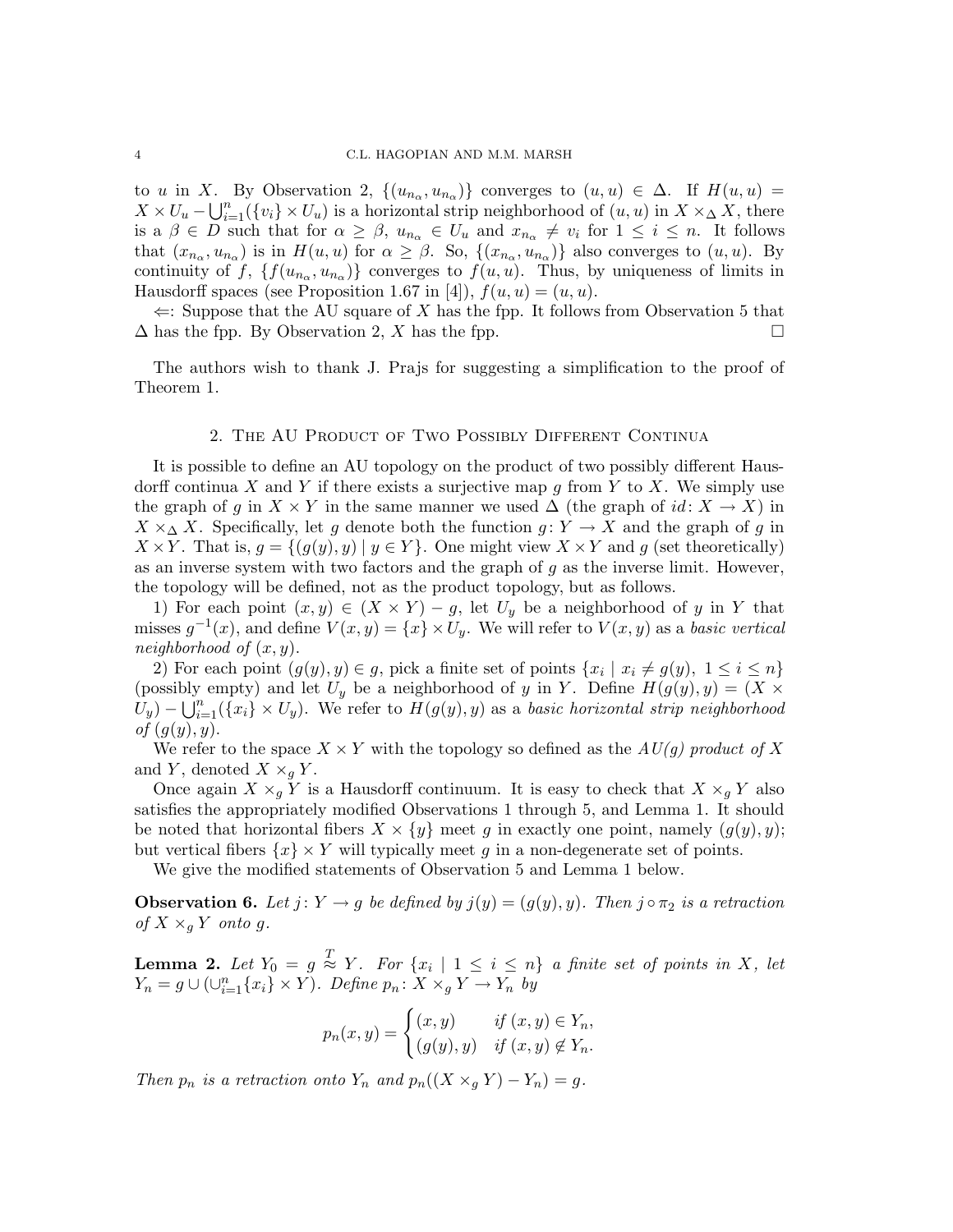The proofs of Observation 6 and Lemma 2 are analogous to the proofs of Observation 5 and Lemma 1.

Since  $g \stackrel{T}{\approx} Y$ , the relative topology on  $Y_n$  is the topology on the sum of Y and each  $\{x_i\} \times Y$  glued together at  $g^{-1}(x_i)$ . Equivalently, if we let  $j_i: g^{-1}(x_i) \hookrightarrow Y$  be inclusion for each  $1 \le i \le n$ , then  $Y_n$  is homeomorphic to the adjunction space  $Y \cup_{j_1} Y \cup_{j_2} Y \cup_{j_3} Y$  $\ldots \cup_{j_n} Y$ .

**Theorem 2.** Let  $X \times_{g} Y$  be the  $AU(g)$  product of continua X and Y and let  $Y_n$  denote subspaces of  $X \times_g Y$  as defined in Lemma 2. Then  $X \times_g Y$  has the fpp if and only if each  $Y_n$  has the fpp.

*Proof.*  $\Rightarrow$ : By Lemma 2, each  $Y_n$  is a retract of  $X \times_q Y$  and, therefore has the fpp.

 $\Leftarrow$ : The proof of this implication is similar to the proof of Theorem 1 with g replacing  $\Delta$ . One should also note that in the proof of Theorem 1, since Y has the fpp and each  $Y_n$  is a wedge sum of  $n+1$  copies of Y, it follows that each  $Y_n$  has the fpp. In this direction of the proof of Theorem 2, each  $Y_n$  has the fpp by assumption. Otherwise, the  $\Box$  proof is analogous.

**Corollary 1.** Let  $I \times_q I$  be the  $AU(g)$  square of  $I = [0, 1]$ . Then  $I \times_q I$  has the fpp if and only if g is monotone.

*Proof.*  $\Rightarrow$ : Suppose  $g: I \to I$  is a surjective non-monotone map. Let  $s \in I$  with  $g^{-1}(s)$ not connected. Let  $t \in I - g^{-1}(s)$  be a point separating two components of  $g^{-1}(s)$ . Let  $(t_1, t_2)$  be the maximal open segment in the complement of  $g^{-1}(s)$  that contains t. Consider  $Y_1 = g \cup (\{s\} \times I)$ . Now,  $C = g|_{[t_1,t_2]} \cup (\{s\} \times I)$  is either a simple closed curve or a simple closed curve with one or two stickers attached. In any case, C does not have the fpp.

Let  $h: I \to \{s\} \times I$  be the mapping defined by  $h(x) = (s, x)$ . It follows from Observation 1 that h is continuous. Let  $p: Y_1 \to C$  be the retraction where  $p = h \circ \pi_2$  on  $g|_{I-(t_1,t_2)}$ , and  $p = \text{id}$  on C. Since  $h \circ \pi_2 = \text{id}$  on  $g|_{I-(t_1,t_2)} \cap C = g^{-1}(s)$ , p is continuous. Since  $\overline{C}$  does not have the fpp, neither does  $Y_1$ . It follows from Theorem 2 that  $I \times_g I$ does not have the fpp.

 $\Leftarrow$ : Simply observe that if g is monotone, then each  $I_n = g \cup (\cup_{i=1}^n \{x_i\} \times I)$  is a tree and therefore has the fpp.  $\Box$ 

In light of Corollary 1, one might ask if, in general,  $X \times_q Y$  having the fpp is equivalent to the map g being monotone. We give examples to show that neither implication holds.

**Example 1.** There exist metric continua  $X$  and  $Y$  with the fpp and a monotone map  $g: Y \to X$  such that not all  $Y_n$  have the fpp, and therefore, by Theorem 2,  $X \times_q Y$  does not have the fpp.

*Proof.* Let  $D \subseteq \mathbb{R}^2$  be the unit disk in the plane given in polar coordinates by  $D =$  $\{(r,\theta) \mid 0 \leq r \leq 1\}$ . Let  $I = \{(r,0) \mid 0 \leq r \leq 1\}$  be the unit interval in polar coordinates. Define  $g: D \to I$  by  $g(r, \theta) = (r, 0)$ . Note that g is monotone.

Consider the space  $I \times_q D$ . Let  $Y_1 = g \cup (\{(1,0)\} \times D)$  and let  $p_1$  be the retraction as defined in Lemma 2. Then  $Y_1$  is a topological 2-sphere, which does not have the fpp. Note that  $p_1$  followed by the "antipodal" map on  $Y_1$  is a fixed point free map on  $I \times_{g} D$ .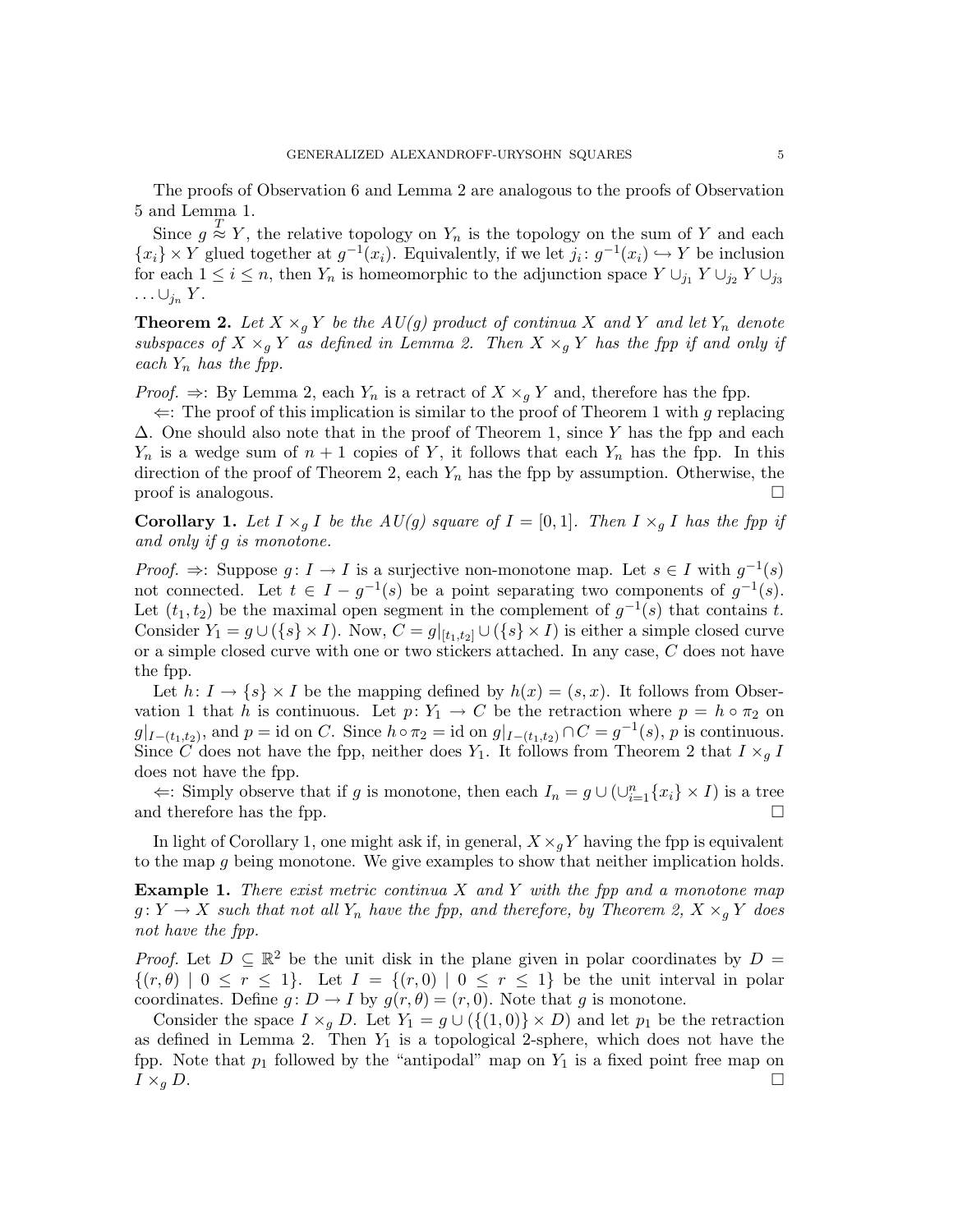**Example 2.** There exist metric continua  $X$  and  $Y$  with the fpp and a non-monotone map  $g: Y \to X$  such that each  $Y_n$  (and therefore  $X \times_q Y$ ) has the fpp.

*Proof.* Let L, T, and S be subsets of the plane  $\mathbb{R}^2$  given by  $L = \{(0, t) \mid -1 \le t \le 1\}$ ,  $T = \{(x, \sin\frac{1}{x}) \mid 0 < x \leq \frac{2}{3\pi}\},\$ and  $S = \{(x, y) \mid (x - \frac{1}{3\pi})^2 + (y + 1)^2 = \frac{1}{9\pi^2}$  and  $y \leq -1\}.$ Let  $X = L \cup T \cup S$ . Note that X is topologically the Warsaw circle (also called the sin  $\frac{1}{x}$ circle), which has the fpp (see [2, Th.13]). Let  $Y = L \cup T$ . Note that Y is the topologist's sine curve, which also has the fpp.

For convenience and clarity in describing Example 2 and its properties, we will think of X and Y as being disjoint, and we choose the following notations for points of X and  $Y$ .

Points  $(0, t)$  of  $L \subseteq Y$  will be denoted by  $a_t$ . Note that  $T \subseteq Y$  is a topological ray. We denote its points by  $\alpha_t$  for  $t \geq 0$  with  $\alpha_0 = \left(\frac{2}{3\pi}, \sin\left(\frac{3\pi}{2}\right)\right)$ .

Points  $(0, t)$  of  $L \subseteq X$  will be denoted by  $b_t$ . Note that  $T \cup S \subseteq X$  is a topological ray. We denote its points by  $\beta_t$  for  $t \geq 0$  with  $\beta_0 = (0, -1) = b_{-1}$ .

Define the map  $g: Y \to X$  by  $g(a_t) = b_t$  for  $a_t \in L$  and  $g(\alpha_t) = \beta_t$  for  $\alpha_t \in T$ . Note that  $g^{-1}(\beta_0) = \{a_{-1}, \alpha_0\}$ ; otherwise, g is one-to-one. So, g is not monotone. The map g is equivalent to the quotient map on Y that identifies the points  $a_{-1}$  and  $\alpha_0$  and hence is continuous.

We will now show that each  $Y_n$  subspace of  $X \times_g Y$  has the fpp, and hence,  $X \times_g Y$ has the fpp. If  $x \neq \beta_0$ , then  $g^{-1}(x)$  is degenerate. Since  $g \stackrel{T}{\approx} Y$  is a topologist's sine curve,  $g \cup (\{x\} \times Y)$  is the wedge sum of two copies of the topologist's sine curve, which has the fpp.

If we consider  $Y_1 = g \cup (\{\beta_0\} \times Y)$ , then  $Y_1$  is the sum of two copies of Y glued together at  $g^{-1}(\beta_0) = \{a_{-1}, \alpha_0\}$  (Recall the comments immediately after Lemma 2). In  $X \times_q Y$ , we have that  $g \cap (\{\beta_0\} \times Y) = \{(b_{-1}, a_{-1}), (\beta_0, \alpha_0)\}\)$ . Hence, topologically  $Y_1$ is two topologist's sine curves glued together at the endpoints of their rays and glued together at an endpoint of their limit bars.

By observing that the image (under a mapping of  $Y_1$  to itself) of the arc component of  $Y_1$  that is a topological interval must either be a subset of itself or must be an interval lying in the non-compact arc component of  $Y_1$ , it is easy to see that  $Y_1$  has the fpp.

So, any  $Y_n$  subcontinuum of  $X \times_q Y$  is a finite wedge sum of topological copies of Y or of  $Y_1$  and copies of Y. It follows that all  $Y_n$  and, by Theorem 2,  $X \times_g Y$  have the  $\Box$ 

#### **REFERENCES**

- [1] P. S. Alexandroff and P. Urysohn, *Mémoire sur les espaces topologiques compacts*, Verhandelingen der Koninklijke Akademie ven Wetenschappen te Amsterdam, 14, (1929), 1-96.
- [2] R.H. Bing, The elusive fixed point property, Amer. Math. Monthly 76(1969), 119-132.
- [3] R.F. Brown, *The fixed point property and Cartesian products*, Amer. Math. Monthly 89(1982),  $\#9$ , 654-678.
- [4] R. Engelking, General Topology, Sigma Series in Pure Math. Vol.6, Heldermann Verlag, Berlin, 1989.
- [5] T.H. Foregger, C.L. Hagopian, and M.M. Marsh, The Alexandroff-Urysohn square and the fixed point property, Fixed Point Theory and Applications (2009), Hindawi Publishing Corp. (www.hindawi.com/journals/fpta/2009/31082.html)